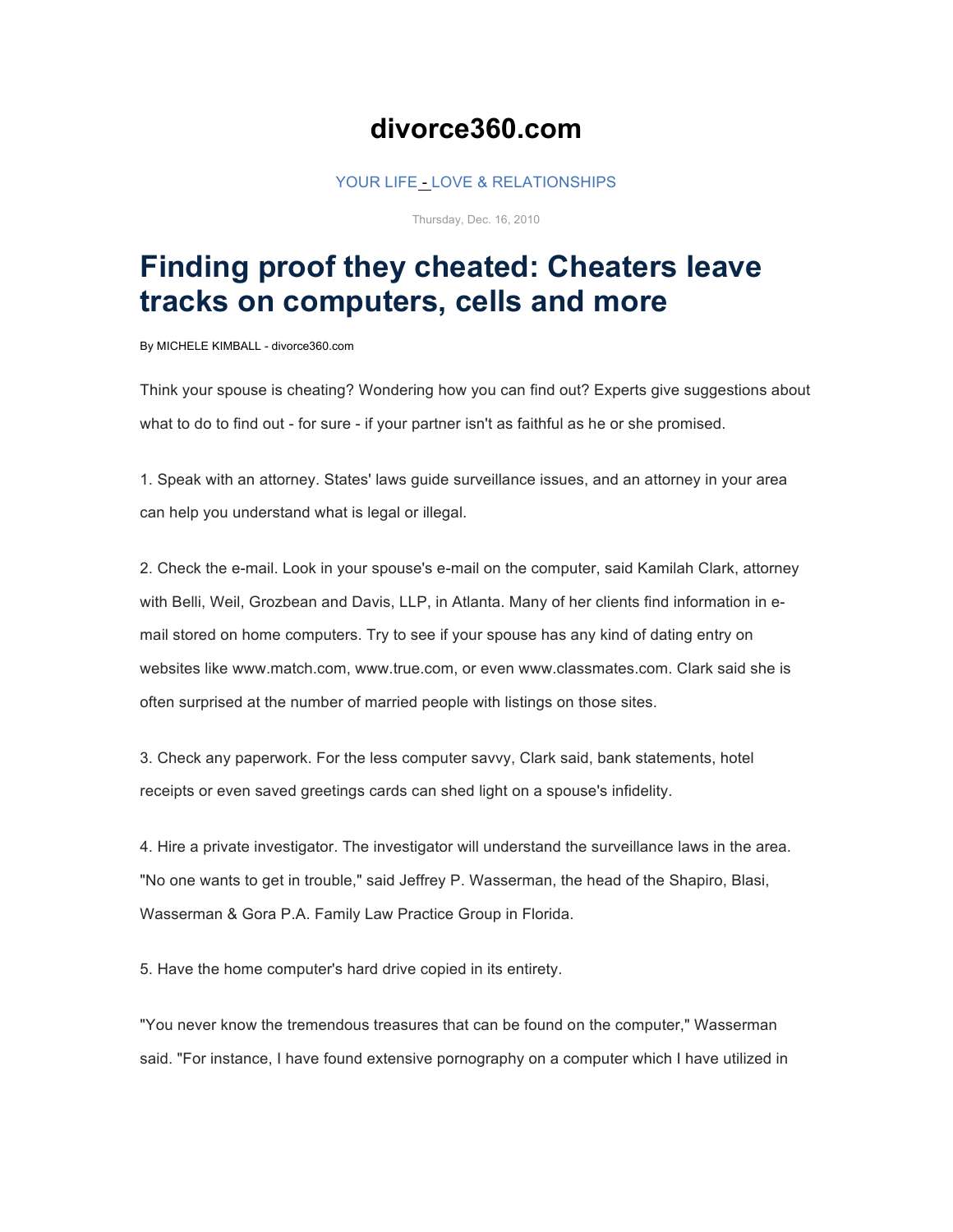relation to a custody battle. I have also found e-mail to other women and other men showing relationships that have been denied under oath."

6. Search the garbage.

"Believe it or not, garbage is not a protected commodity," Wasserman said.

If the parties are living separately, going through the other spouse's garbage can sometimes turn up unexpected resources. Take advantage of living in the same house.

7. Check the bills. Bills that come in the mail to the home can be a wealth of information, said Lynne Z. Gold-Bikin, a divorce attorney and managing partner of the family law practice group at Wolf, Block, Schorr and Solis-Cohen LLP in Philadelphia. For example, EZ Pass bills, which record the comings and goings of a driver using a toll road can help pinpoint the location of the spouse. These records cannot be subpoenaed in many states, Gold-Bikin said, but are accessible to those living in the same household when they arrive in the mail.

8. Extract text messages. If you suspect a spouse is text-messaging to a lover, try to get the messages extracted from the phone, Gold-Bikin said. She uses a company in California to get messages off of cell phones. However, the company needs the cell phone in its entirety.

9. Spyware issues. Beware of using Spyware, which are computer programs that track and copy a user's information, Gold Bikin said. These programs and other spying tactics may not be admissible in court, depending on the state, she said.

10. Hire a detective to see if he or she responds to sexual advances, Gold-Bikin said. It also helps to see if the spouse is wearing his or her wedding ring in public, she said. Some of the tactics available are not the most savory, but it can help get a sense of a spouse's fidelity.

"It's an ugly business," Gold-Bikin said.

11. Check the history of internet sites visited on home computers, said Nancy Chemtob, matrimonial lawyer and founding partner of Chemtob Moss Forman & Talbert, LLP, in New York